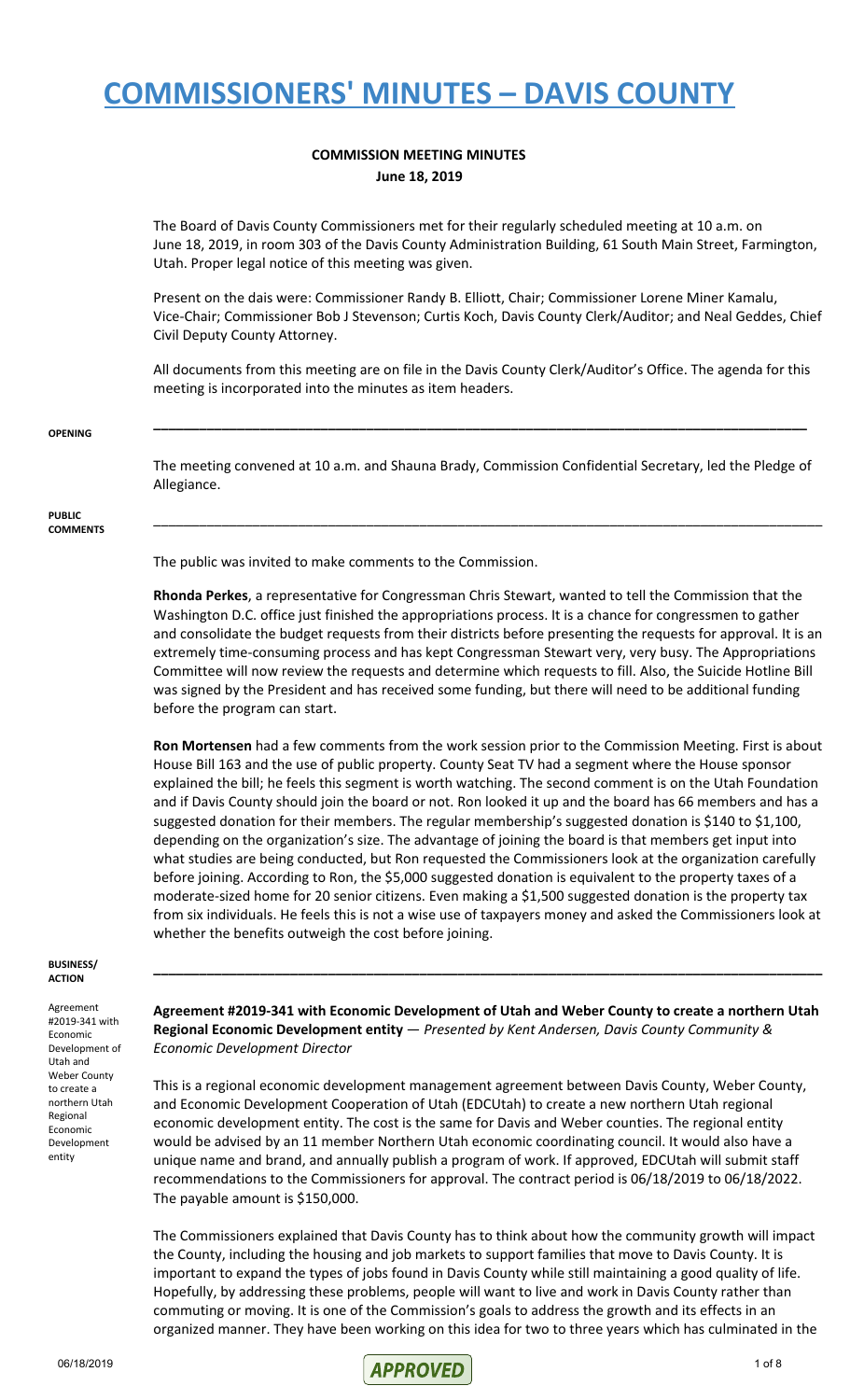proposed agreement and partnership.

Motion to Approve: Com. Stevenson Seconded: Com. Kamalu All voted Aye

Agreement #2019-342 with **TargetSolutions** Learning, LLC to provide remote access and use of premier membership to online training portal

**Agreement #2019-342 with TargetSolutions Learning, LLC to provide remote access and use of premier membership to online training portal** — *Presented by Chief Deputy Arnold Butcher, Davis County Sheriff's Office, in place of Chief Deputy Susan Poulsen, Davis County Sheriff's Office*

TargetSolutions is an online training program and portal. It will help track completed trainings, offers a library of different modules, and allows remote access for trainings. This allows trainings to not be limited to a specific location and time. The contract period is 03/31/2019 to 03/30/2021. The payable amount is \$7,728.60.

> Motion to Approve: Com. Stevenson Seconded: Com. Kamalu All voted Aye

Agreement #2019-343 with Norcon Industries, Inc. for preventative and annual maintenance of telescoping bleachers in Legacy Events Center arena

**Agreement #2019-343 with Norcon Industries, Inc. for preventative and annual maintenance of telescoping bleachers in Legacy Events Center arena** — *Presented by Mack McDonald, Davis County Facilities Director*

This contract is for preventative maintenance and repairs on the Legacy Events Center's interior telescoping bleachers. The hope is to have work completed in time for the 2019 Davis County Fair. This maintenance is required by code, and Norcon is the only company in Utah who is qualified to inspect, maintain, and repair the bleachers. They will also train the Events Center staff on basic care. For the past several years, the bleachers have had to be manually extended. Recently, a new motor was purchased to automate the extension, but Norcon has requested the motor's installation be done after the inspection. This way they can better see if the existing motor needs to be repaired or replaced. The contract period is 05/28/2019 to 07/31/2019. The payable amount is \$3,316.

> Motion to Approve: Com. Stevenson Seconded: Com. Kamalu All voted Aye

Amendment #2004-93-C with Spillman Technologies for installation, maintenance, and purchase of licenses, products and/or services for Davis County Jail

**Amendment #2004-93-C with Spillman Technologies for installation, maintenance, and purchase of licenses, products and/or services for Davis County Jail** — *Presented by Mark Langston, Davis County Information Systems Director*

This amendment to the Spillman contract is to add software, specifically for the Jail management module. The installation date will be given after the contract has been approved. The Sheriff's Office is working on hiring someone to be an expert on the Spillman software to help them operate it efficiently and effectively. The contract period is 06/18/2019 to 06/18/2024. The payable amount is \$585,769.22.

> Motion to Approve: Com. Kamalu Seconded: Com. Stevenson All voted Aye

Summary List #2019-344 of five agreements **Summary List #2019-344 of five agreements with Legacy Events Center for the 2019 Davis County Fair contractors** — *Presented by Dave Hansen, Davis County Legacy Events Center Director*

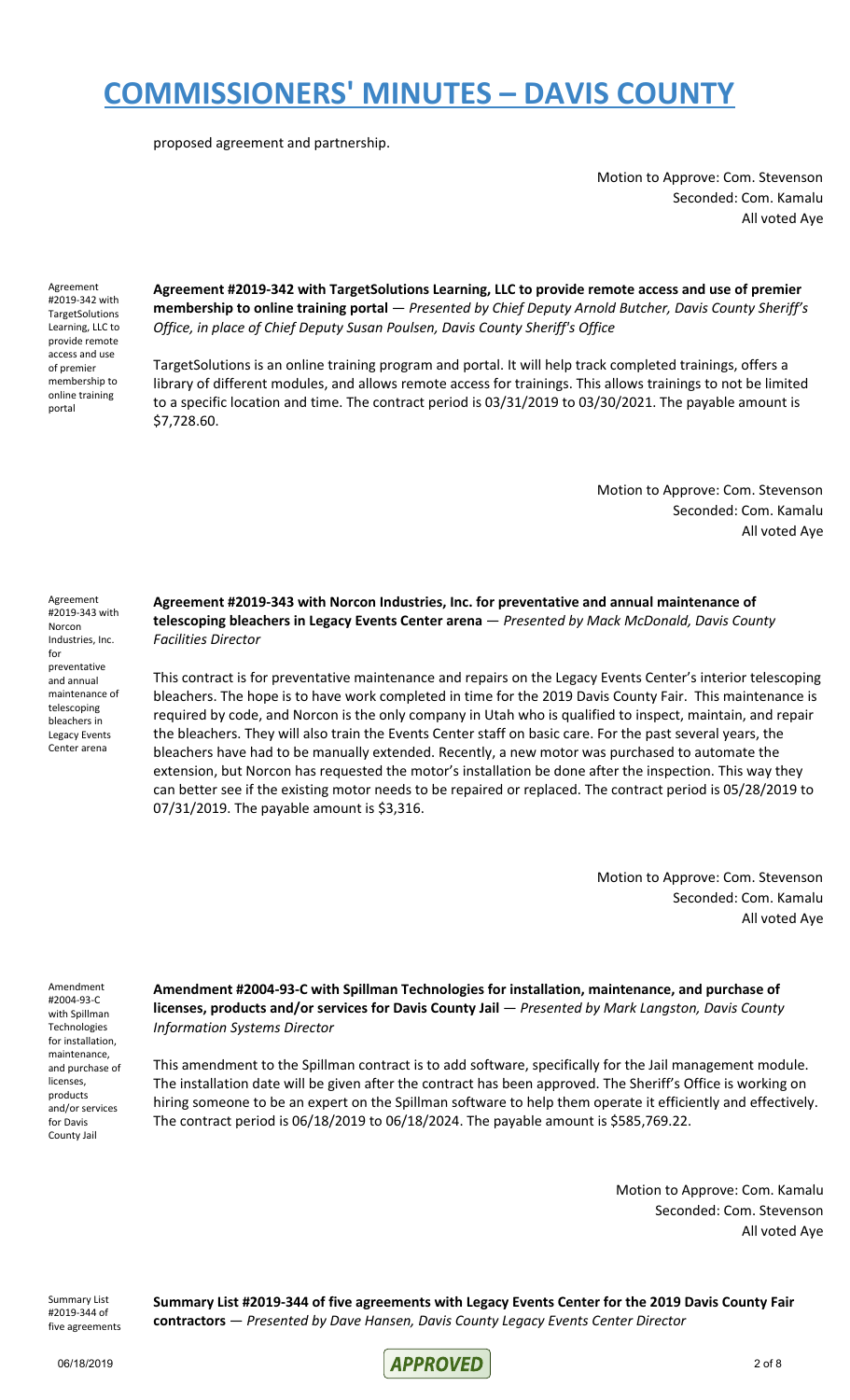for the 2019 Davis County

Fair contractors This summary list is mostly for the Davis County Fair entertainment and some Fair services. The entertainment includes bands for the mainstage, a balloon artist, and Polynesian fire dances for the Fair's Glow Night, which has been consistently popular and is expected to only get bigger. The contract period is 06/01/2019 to 08/17/2019. The payable amount is \$2,105.

Summary List # 2019-345 of nine agreements for the 2019 Davis County Fair sponsors and vendors

**Summary List #2019-345 of nine agreements with Legacy Events Center for the 2019 Davis County Fair sponsors and vendors** — *Presented by Dave Hansen, Davis County Legacy Events Center Director*

This summary list is for the Fair's sponsors, many of whom are first-time sponsors such as Ascent Academy, Dance Impressions, and Get Away Today, who will be providing a vacation as a giveaway. Also on this list are vendors, trades, La Quinta Hotel for the entertainers, and a trackless train. [The contract period is 06/01/2019 to 08/17/2019.] The receivable amount is \$3,950.

Summary List #2019-346of eight low-dollar, low-risk agreements with the Legacy Events Center

Agreement #2019-347 with Lifetime Products to be a sponsor of hot air balloon glow at the

2019 Davis County Fair **Summary List #2019-346 of eight low-dollar, low-risk agreements with the Legacy Events Center** — *Presented by Dave Hansen, Davis County Legacy Events Center Director*

This summary list is of the low-dollar, low-risk agreements. Most are RV rentals, which correlate with the dog shows, but there are also some karate and soccer events. The contract period is 03/18/2019 to 05/27/2019. The receivable amount is \$2,100.

Agreement #2019-347 with Lifetime Products to be a sponsor of hot air balloon glow at the 2019 Davis **County Fair** — *Presented by Dave Hansen, Davis County Legacy Events Center Director*

Lifetime Products will be a sponsor for the Glow Night at the Fair. The Events Center has worked with them before by hosting large service projects, and it has been great to see the partnership grow. The Commission asked how the sponsors are thanked for their services. Dave explained that in addition to getting advertising at the Fair, the sponsors receive tickets to some of the Fair events and are invited to the sponsor thank you dinner. The Legacy Events Center discovered if the sponsors attend the Fair, they are more likely to sponsor it again. The ending date should be 08/17/2020, not 08/01/2019 like the contract's summary sheet says. The contract period is 08/01/2019 to 08/17/2020. The receivable amount is \$5,000.

> Motion to Approve Items: Com. Stevenson Seconded: Com. Kamalu All voted Aye

Agreement #2019-348 with B & L Productions, Inc. for rental space for Crossroads of the West Gun Show

Agreement #2019-348 with B & L Productions, Inc. for rental space for Crossroads of the West Gun Show — *Presented by Mike Moake, Davis County Legacy Events Center Marketing & Events Coordinator*

This agreement is to host the Crossroads of the West Gun Show, which is a major gun show. The company is based in Davis County but has never held an event here, and the Legacy Events Center is very excited to finally have them. Curtis Koch, Davis County Clerk/Auditor, felt it was worth noting that when he was the Events Coordinator for the Events Center, he tried to get the gun show to come but was turned down because the facilities were not right and because of the stigma that the Legacy Events Center was only a fair park. Finally being able to book the Crossroads of the West Gun Show shows how much the Events Center's reputation has changed from a local fair park to now being a reputable regional venue. Mike agreed with Curtis's assessment and thanked him for laying the foundation for that change. The contract period is 12/04/2019 to 12/07/2019. The receivable amount is \$4,280.

Agreement #2019-349 with USA Wrestling Utah for rental space for wrestling tournaments

**Agreement #2019-349 with USA Wrestling Utah for rental space for wrestling tournaments, 12/11/2019 - 12/14/2019** — *Presented by Mike Moake, Davis County Legacy Events Center Marketing & Events Coordinator*

This is a regional wrestling tournament with USA Wrestling that will be returning this year. Last year this

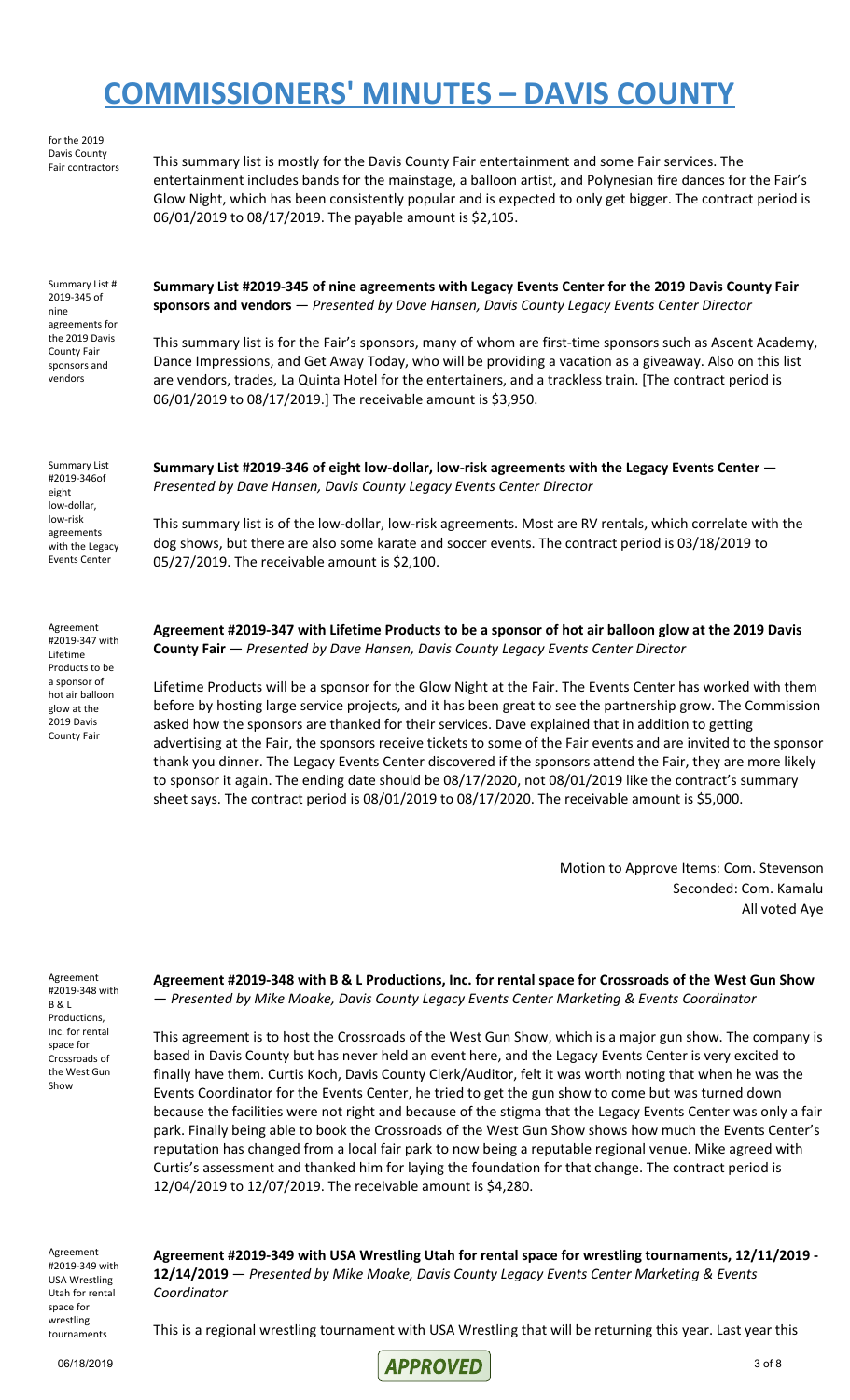tournament brought in around 3,750 people with 65 percent of the attendees from outside of Davis County. The contract period is 12/11/2019 to 12/14/2019. The receivable amount is \$3,260.

Agreement #2019-350 with USA Wrestling Utah for rental space for wrestling tournaments

**Agreement #2019-350 with USA Wrestling Utah for rental space for wrestling tournaments, 12/18/2019 - 1/4/2020** - *Presented by Mike Moake, Davis County Legacy Events Center Marketing & Events Coordinator*

This agreement covers multiple tournaments hosted by USA Wrestling from Dec. 2019 to Jan. of next year. The tournaments are expected to bring in about 6,000 people with around 75 percent of the attendees from outside of Davis County. The contract period is 12/18/2019 to 01/04/2020. The receivable amount is \$7,510.

Agreement 2019-351 with USA Wrestling Utah for rental space for wrestling tournaments

**Agreement #2019-351 with USA Wrestling Utah for rental space for wrestling tournaments, 2/5/2020 - 2/8/2020** — *Presented by Mike Moake, Davis County Legacy Events Center Marketing & Events Coordinator*

This is a returning youth wrestling tournament hosted by USA Wrestling. Last year it brought in about 5,000 people with 56 percent of the attendees from outside of Davis County. The contract period is 02/05/2020 to 02/08/2020. The receivable amount is \$4,790.

Agreement #2019-352 with Wasatch Thunder Youth Athletics for rental space for regional soccer tournament

**Agreement #2019-352 with Wasatch Thunder Youth Athletics for rental space for a regional soccer tournament** — *Presented by Mike Moake, Davis County Legacy Events Center Marketing & Events Coordinator*

This is a returning soccer tournament with Wasatch Thunder Youth Athletics, a local soccer club. It is one of the biggest soccer tournaments in the state bringing in around 6,400 people with 70 percent of attendees from outside of Davis County. Because the tournament is so large, all the Legacy Event Center fields are used as well as other local soccer fields. The Commission commented that in addition to the soccer events, the Legacy Events Center is also becoming a hub for a lot of wrestling events. The contract period is 05/20/2020 to 05/23/2020. The receivable amount is \$2,045.

> Motion to Approve Items: Com. Kamalu Seconded: Com. Stevenson All voted Aye

Agreement #2019-353 with the UT Dept. of Environmental Quality to provide environmental services funding **Agreement #2019-353 with the Utah Department of Environmental Quality to provide environmental services funding** — *Presented by Brian Hatch, Davis County Health Director*

This agreement is for funding for environmental controls on drinking water, environmental response, wastewater, etc. The funds are allocated by the State. The contract period is 07/01/2019 to 06/30/2020. The receivable amount is \$124,563.

Amendment #2018-67-C for funding to support the Enhanced Acute HCV and HBV surveillance projects

**Amendment #2018-67-C with the Utah Department of Health for additional funding to support ongoing activities of the Enhanced Acute Hepatitis C virus (HCV) and Hepatitis B virus (HBV) surveillance projects** — *Presented by Brian Hatch, Davis County Health Director*

These funds are for the Acute Hepatitis B and C Surveillance Project. The ultimate goal of the project is to help encourage and engage those diagnosed with Hepatitis B or C in further testing and treatment. The contract period is 05/01/2019 to 04/30/2020. The receivable amount increased by \$12,857.

Letter of Intent #2016-455-A from the UT Dept. of **Workforce** Services to

**Letter of Intent #2016-455-A from the Utah Department of Workforce Services to terminate the eShare agreement** — *Presented by Brian Hatch, Davis County Health Director*

This letter from the Utah Department of Workforce Services is requesting termination of the previous

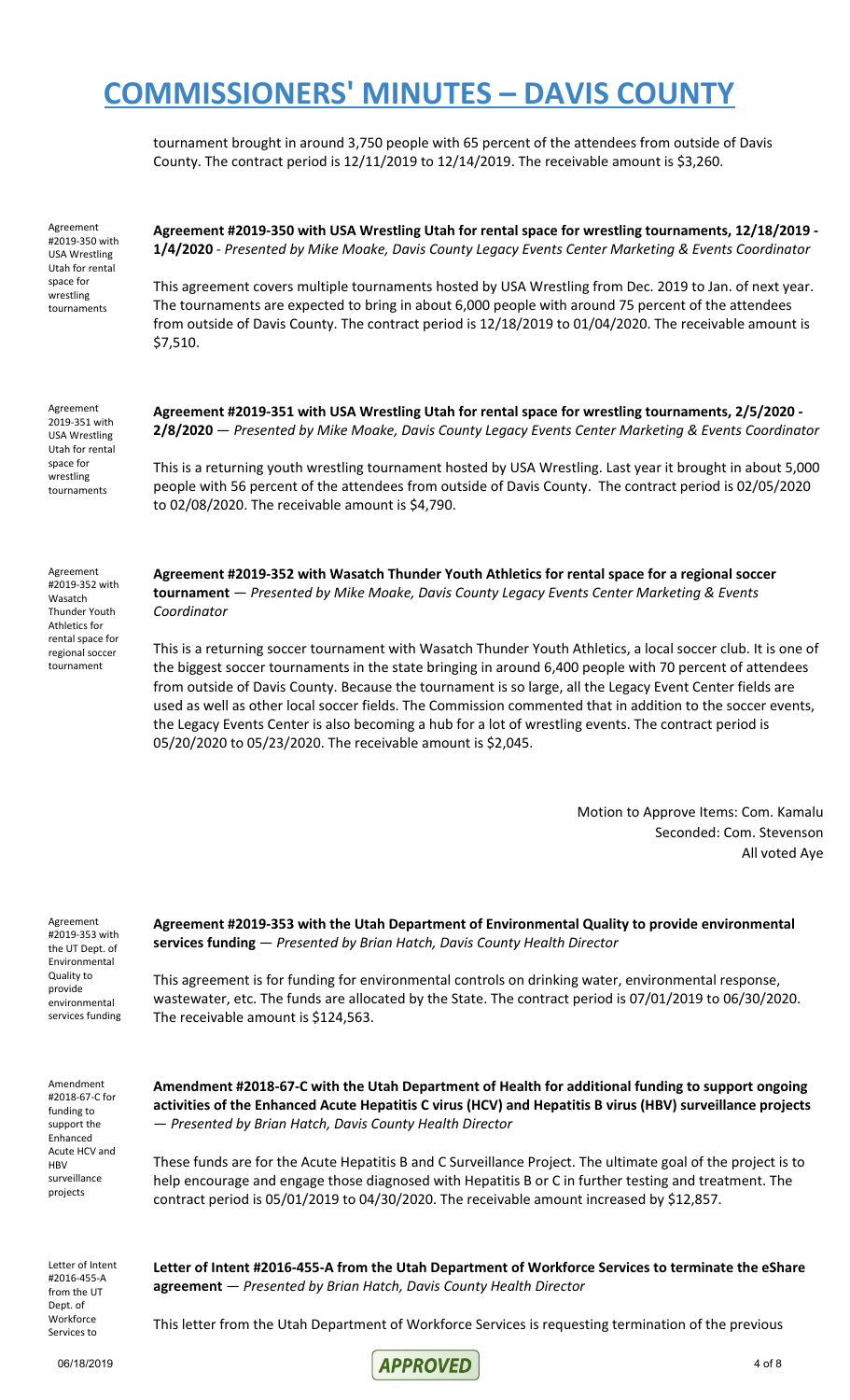terminate the eShare agreement

eShare agreement, known as Memo of Understanding #2016-455, because Davis County no longer needs access to the database. [The termination has no beginning or end date and is neither payable nor receivable.]

> Motion to Approve Items: Com. Kamalu Seconded: Com. Stevenson All voted Aye

| Subgrantee<br>Agreement<br>#2019-354 for<br>SSBG funding<br>for the FY<br>2019-20 Pantry<br>Case<br>Management<br>program         | Subgrantee Agreement #2019-354 with Bountiful Community Food Pantry for Social Services Block Grant<br>(SSBG) funding for the fiscal year (FY) 2019-20 Pantry Case Management program - Presented by Stephen<br>Lyon, Davis County Grants Coordinator<br>This subgrantee agreement is for the fiscal year (FY) 2019-20 Pantry Case Management program at the<br>Bountiful Food Pantry. The contract period is 07/01/2019 to 06/30/2020. The payable amount is \$14,250.                            |
|-----------------------------------------------------------------------------------------------------------------------------------|----------------------------------------------------------------------------------------------------------------------------------------------------------------------------------------------------------------------------------------------------------------------------------------------------------------------------------------------------------------------------------------------------------------------------------------------------------------------------------------------------|
| Subgrantee<br>Agreement<br>#2019-355 for<br><b>CDBG</b> funding<br>for the FY<br>2019-20<br>Emergency<br>Home Repair<br>Program   | Subgrantee Agreement #2019-355 with Davis Community Housing Authority for Community<br>Development Block Grant (CDBG) funding for the fiscal year (FY) 2019-20 Emergency Home Repair<br>Program - Presented by Stephen Lyon, Davis County Grants Coordinator<br>This subgrantee agreement is for the fiscal year (FY) 2019-20 Emergency Home Repair program with the<br>Davis Community Housing Authority. The contract period is 07/01/2019 to 06/30/2020. The payable<br>amount is \$25,000.     |
| Subgrantee<br>Agreement<br>#2019-356 for<br><b>CDBG</b> funding<br>for the FY<br>2019-20 Roof<br>Repair Program                   | Subgrantee Agreement #2019-356 with Davis Community Housing Authority for Community<br>Development Block Grant (CDBG) funding for the fiscal year (FY) 2019-20 Roof Repair Program -<br>Presented by Stephen Lyon, Davis County Grants Coordinator<br>This subgrantee agreement is for the fiscal year (FY) 2019-20 Roof Repair program with the Davis<br>Community Housing Authority. The contract period is 07/01/2019 to 06/30/2020. The payable amount is<br>\$55,000.                         |
| Subgrantee<br>Agreement<br>#2019-357 for<br><b>CDBG</b> funding<br>for the FY<br>2019-20 Down<br>Payment<br>Assistance<br>Program | Subgrantee Agreement #2019-357 with Davis Community Housing Authority for Community<br>Development Block Grant (CDBG) funding for the fiscal year (FY) 2019-20 Down Payment Assistance<br>Program - Presented by Stephen Lyon, Davis County Grants Coordinator<br>This subgrantee agreement is for the fiscal year (FY) 2019-20 Down Payment Assistance program with the<br>Davis Community Housing Authority. The contract period is 07/01/2019 to 06/30/2020. The payable<br>amount is \$45,000. |
|                                                                                                                                   | Motion to Annroya Itams: Cam, Stevenson                                                                                                                                                                                                                                                                                                                                                                                                                                                            |

Motion to Approve Items: Com. Stevenson Seconded: Com. Kamalu All voted Aye

Resolution #2019-358 adopting 2019 Certified Tax Rates for Davis County thereby levying a tax on the taxable property within Davis County

**Resolution #2019-358 adopting 2019 Certified Tax Rates for Davis County thereby levying a tax on the taxable property within Davis County** — *Presented by Curtis Koch, Davis County Clerk/Auditor*

Two additional tax rate resolutions will be presented in the next few weeks; they were delayed because of other entities. Curtis read the resolution listing the revenue and tax rate for the following fund/budget types: General Operations, Interest and Sinking Fund/Bond, Flood Control, Health, and Paramedic. It should be noted there were no tax increases on these funds/budget types. The contract period is 01/01/2019 to

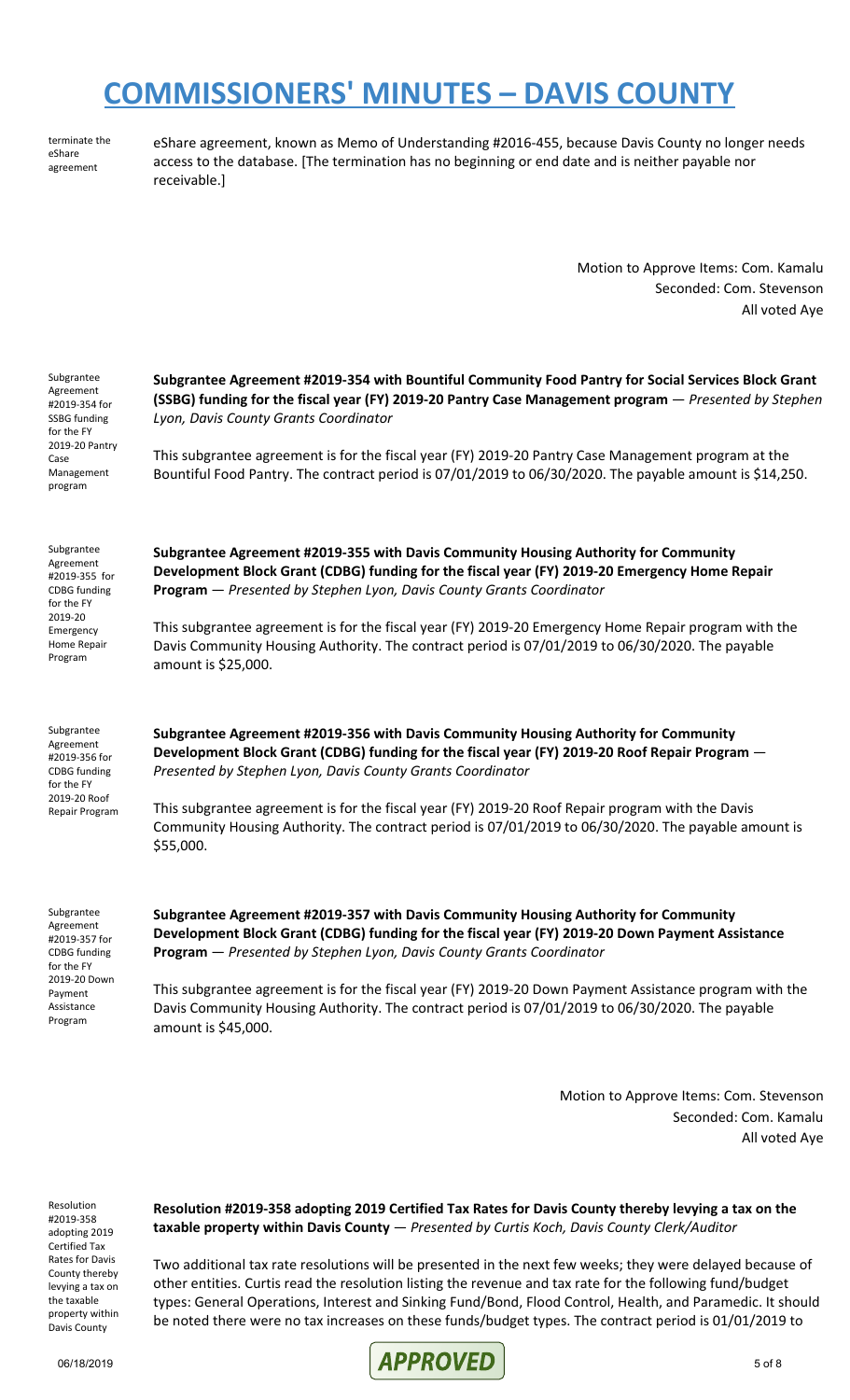12/31/2019. The receivable amount is \$42,589,567, with a tax rate of 0.001760 percent.

Motion to Approve: Com. Stevenson Seconded: Com. Kamalu All voted Aye

Resolution #2019-359 adopting the 2019 Certified Tax Rates for County Assessing and Collecting

**Resolution #2019-359 adopting the 2019 Certified Tax Rates for County Assessing and Collecting** — *Presented by Curtis Koch, Davis County Clerk/Auditor*

Curtis read the resolution listing the revenue and tax rate for the proposed County Assessing and Collecting levy. The contract period is 01/01/2019 to 12/31/2019. The receivable amount is \$4,611,174, with a tax rate of 0.000182 percent.

> Motion to Approve: Com. Stevenson Seconded: Com. Kamalu All voted Aye

Resolution #2019-360 adopting the 2019 Certified Tax Rates for Davis County Library

**Resolution #2019-360 adopting the 2019 Certified Tax Rates for Davis County Library** — *Presented by Curtis Koch, Davis County Clerk/Auditor*

Curtis read the resolution listing the revenue and tax rate for the Davis County Library, as gathered by the County Library's governing body. The resolution contains the Discharge of Judgement even though there is not one. The contract period is 01/01/2019 to 12/31/2019. The receivable amount is \$7,984,777, with a tax rate of 0.000329 percent.

> Motion to Approve: Com. Kamalu Seconded: Com. Stevenson All voted Aye

Resolution #2019-361 adopting the 2019 Certified Tax Rates for Davis County Special Services Area

**Resolution #2019-361 adopting the 2019 Certified Tax Rates for Davis County Special Services Area** — *Presented by Curtis Koch, Davis County Clerk/Auditor*

Curtis read the resolution listing the revenue and property tax rate for the Special Service Area Number One which represents the unincorporated Davis County, as gathered by the Service Area's governing body. The resolution contains the Discharge of Judgement even though there is not one. The contract period is 01/01/2019 to 12/31/2019. The receivable amount is \$661,933, with a tax rate of 0.001037 percent.

> Motion to Approve: Com. Kamalu Seconded: Com. Stevenson All voted Aye

Amendment #2017-60-C to increase funding to provide AOT

**Amendment #2017-60-C with the Utah State Division of Substance Abuse and Mental Health to increase funding to provide Assisted Outpatient Treatment (AOT)** — *Presented by Commissioner Lorene Miner Kamalu*

This amendment with the Utah State Division of Substance Abuse and Mental Health is presented on behalf of Davis Behavioral Health (DBH). It increases the funding for assisted outpatient treatment (AOT) by \$40,083. The contract period is 10/01/2016 to 09/29/2020. The total receivable amount is \$1,200,029 [and is a pass through to DBH].

06/18/2019 **APPROVED** 6 of 8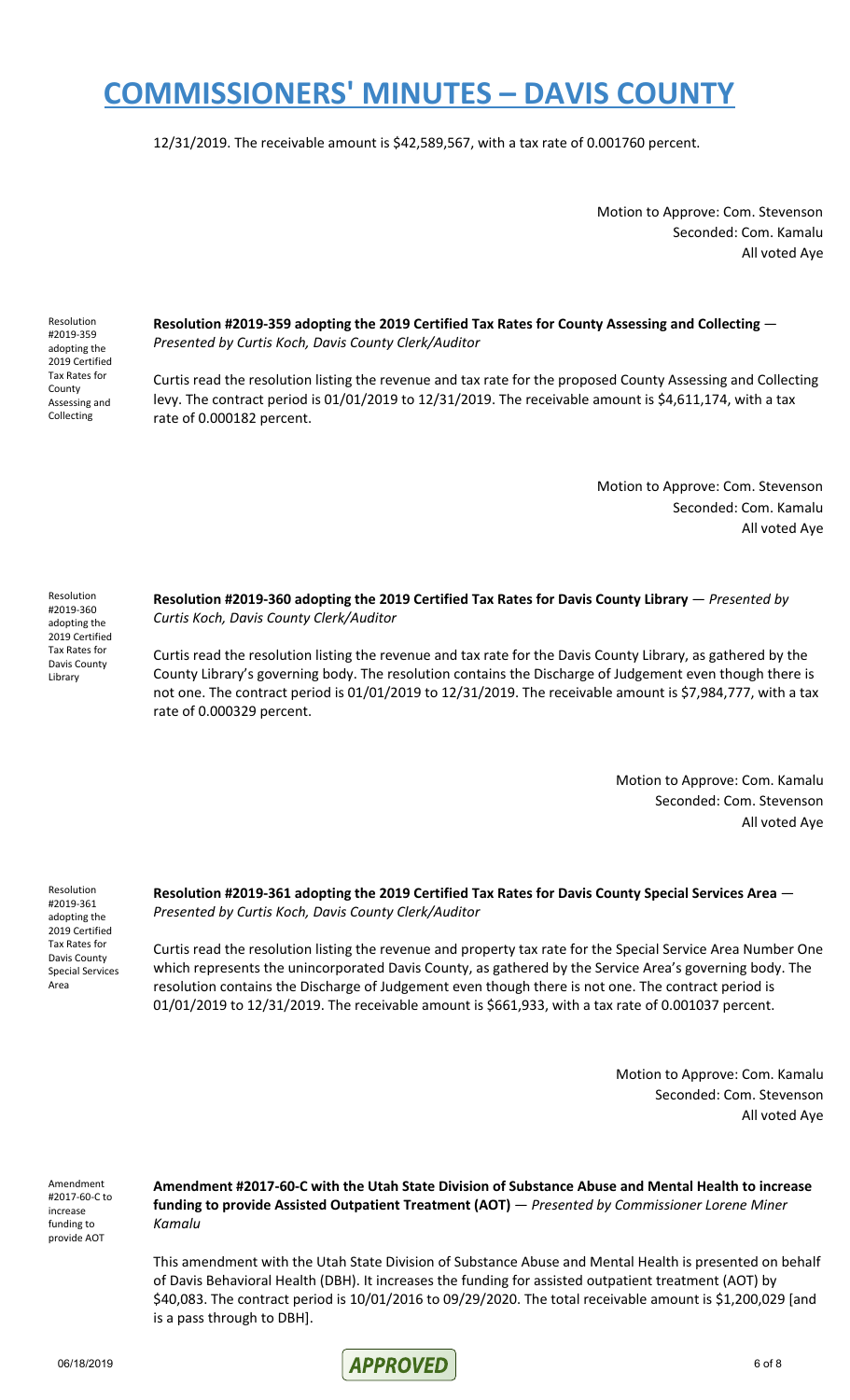Motion to Approve: Com. Kamalu Seconded: Com. Stevenson All voted Aye

Commissioner Stevenson moved to recess to Board of Equalization. Commissioner Kamalu seconded the motion. All voted Aye. **BOARD OF EQUALIZATION \_\_\_\_\_\_\_\_\_\_\_\_\_\_\_\_\_\_\_\_\_\_\_\_\_\_\_\_\_\_\_\_\_\_\_\_\_\_\_\_\_\_\_\_\_\_\_\_\_\_\_\_\_\_\_\_\_\_\_\_\_\_\_\_\_\_\_\_\_\_\_\_\_\_\_\_\_\_\_\_\_\_\_\_\_\_\_\_** Property Tax Register Property Tax Register matters were presented by Curtis Koch, Davis County Clerk/Auditor, as follows: Under Auditor adjustments are five veteran tax abatements and under Assessor adjustments is one greenbelt refund and roll back for 2014-18 taxes. Motion to Approve: Com. Kamalu Seconded: Com. Stevenson All voted Aye

Commissioner Stevenson moved to reconvene Commission Meeting. Commissioner Kamalu seconded the motion. All voted Aye.

**\_\_\_\_\_\_\_\_\_\_\_\_\_\_\_\_\_\_\_\_\_\_\_\_\_\_\_\_\_\_\_\_\_\_\_\_\_\_\_\_\_\_\_\_\_\_\_\_\_\_\_\_\_\_\_\_\_\_\_\_\_\_\_\_\_\_\_\_\_\_\_\_\_\_\_\_\_\_\_\_\_\_\_\_\_\_\_\_**

**CONSENT ITEMS**

Check Registers **Check Registers**

Check Registers were approved.

Motion to Approve: Com. Kamalu Seconded: Com. Stevenson All voted Aye

**COMMISSION COMMENTS**

> **Commissioner Elliott** did not want to bore everyone with the details of mosquito abatement meeting last week. Instead, he summed it up by saying there is a lot of water this year and even though they are spraying, to expect lots of mosquitos. This is one of those years where the smart technology eggs, mosquito eggs that will not hatch for up to 30 years waiting for the right water levels and temperature, have hatched increasing the overall population.

> **\_\_\_\_\_\_\_\_\_\_\_\_\_\_\_\_\_\_\_\_\_\_\_\_\_\_\_\_\_\_\_\_\_\_\_\_\_\_\_\_\_\_\_\_\_\_\_\_\_\_\_\_\_\_\_\_\_\_\_\_\_\_\_\_\_\_\_\_\_\_\_\_\_\_\_\_\_\_\_\_\_\_\_\_\_\_\_\_**

**Commissioner Kamalu** mentioned Davis County's Local Homeless Coordinating Committee (LHCC), an organization [established as required to receive Housing and Urban Development funding] who works to prevent homelessness. Open Doors serves as Davis County's Community Action Agency on the LHCC. They [receive the funding and] work with a committee of key local players, such as the Davis Community Housing Authority, Davis School District, Davis Behavioral Health, and Safe Harbor to prevent or reduce homelessness. Commissioner Kamalu has worked with the LHCC and is very impressed with them. Homelessness is a bigger problem in Davis County than most people realize, as it includes individuals who do not have a place of their own to stay and is compounded by a lack of affordable housing. Between 12,000 and 15,000 students in the Davis School District live in a shared place not by choice. Recently, the State of Utah has asked the University of Utah to study homelessness and to visit the LHCC's. The researchers visited Davis County's LHCC meeting, and Commissioner Kamalu felt it was a very productive discussion answering questions and providing feedback. For this reason, Commissioner Kamalu feels it is important to study Davis County's housing market and looks forward to the final report on homelessness from the State.